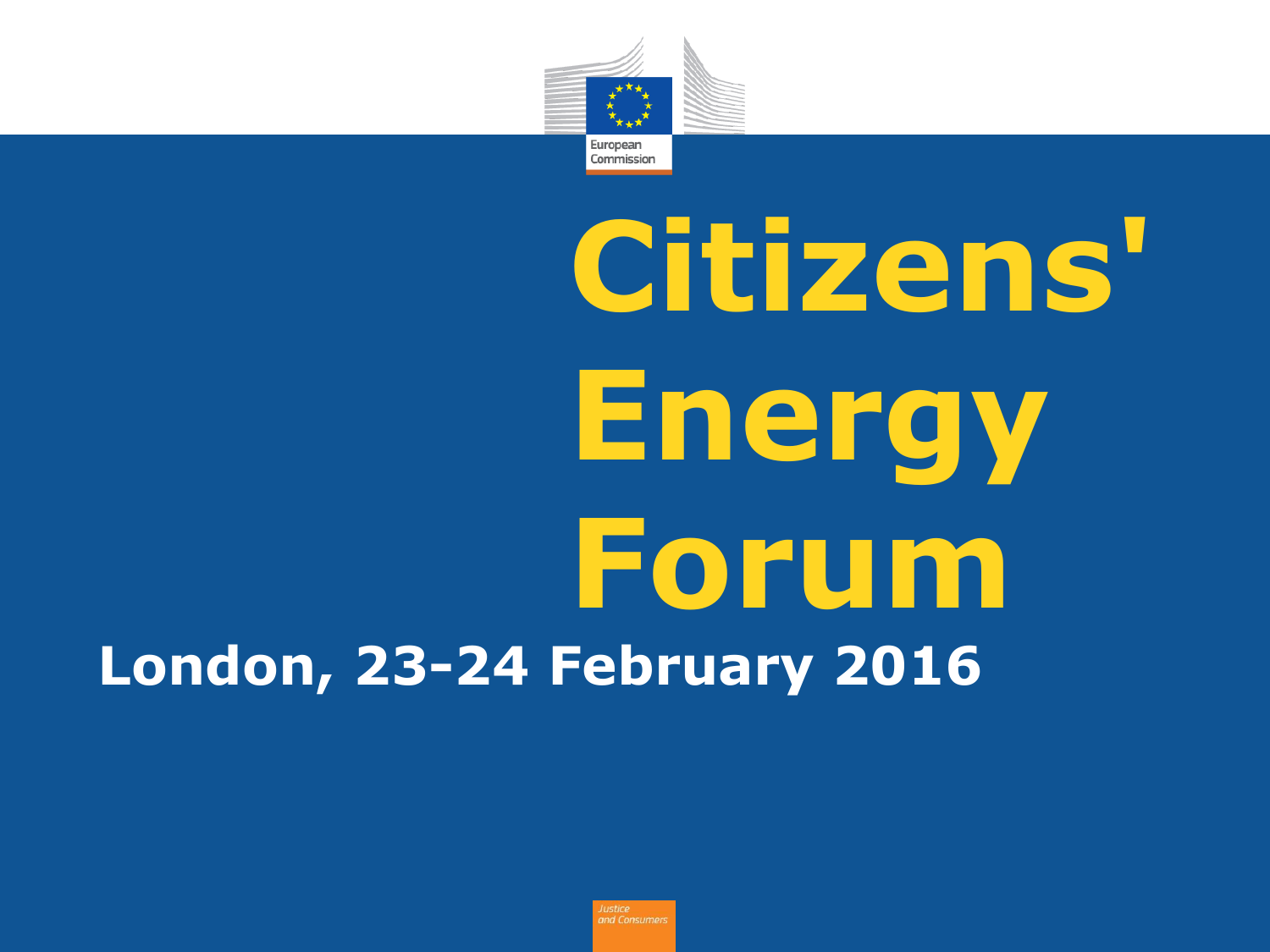

### **Delivering a New Deal for Energy Consumers**

• *3 Pillars*

- **Empowering consumers to act**
- **Making smart homes and networks a reality**
- **Special attention to data management and protection**

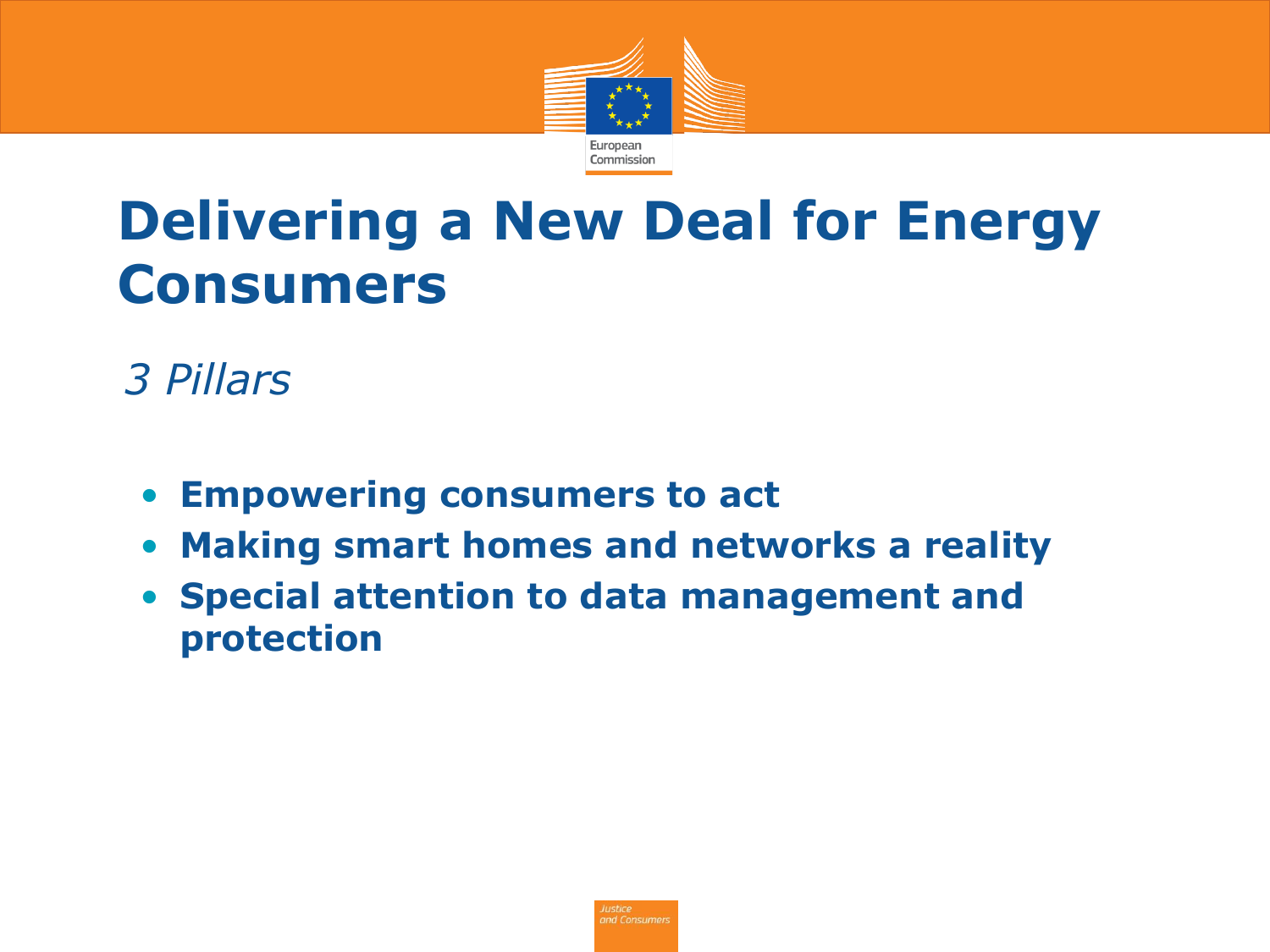

#### **Consumer Markets Scoreboard**

On a scale from 0 to 10, how difficult or easy was it to compare <the services/products> sold by different <suppliers/retailers>? **Diff** Diff **Diff** 2013 2013-2012 2012-2011 2011-2010  $\Box$  0-4  $5-7$  8-10 EU28 - All markets 10% 55 %  $7.3$  $\Omega$  $0.1"$  $0.1^*$ 35.06 Holiday accommodation 5% 31% 65 % 7.8  $\overline{O}$  $0.1*$  $0.2^*$ Personal care services 6% 7.8  $\circ$  $0.1*$ 32% 62%  $0.1^*$ Cafés, bars and restaurants 32% 7.7  $-0.1$ <sup>\*</sup> 61%  $0.1^*$  $0.3"$ Airline services 6% 32% 62%  $7.7$  $\Omega$  $0.1"$  $0.2"$ Culture and entertainment 6%  $7.7$ 33 % 61%  $\Omega$  $\Omega$  $\overline{0}$ Commercial sport services 6% 35 %  $7.6$  $\overline{O}$  $\Omega$  $\overline{0}$ 59% Packaged holidays & tours 6% 36%  $7.5$  $\Omega$  $0.1^*$  $0.2^*$ 58 % Vehicle rental services 7% 36% 56%  $7.4$  $0.1^*$  $\circ$  $\overline{0}$ Vehicle insurance 11% 33% 56 %  $7.3$  $\overline{O}$  $0.1^*$  $0.1^*$ Off-line gambling services 10%  $7.3$ 36% 54% 35 %  $7.2$ TV subscriptions 10%  $0.1^*$  $0.3"$ 54 % Home insurance 11% 38 % 51%  $7.1$  $\Omega$  $0.1^*$  $0.1^*$ On-line gambling services 9% 41 %  $7.1$ 50% Internet provision 13% 37%  $7.1$  $-0.1$ <sup>\*</sup>  $0.3*$  $0.1^*$ 50% Mobile telephone services 14% 34% 52%  $7.1$  $0.1$  $0.1*$  $0.2"$ Services markets 12% 37%  $7.0$  $0^*$  $0.1^*$  $0^*$ 50%  $7.0$  $\overline{O}$  $0.1^*$  $0.2^*$ Fixed telephone services 13% 37 % 49% Tram, local bus, metro 14% 35 % 51%  $7.0$  $\Omega$  $\circ$  $-0.1$ <sup>\*</sup> 6.9  $\Omega$  $0.1^*$ Vehicle maintenance and repair 14% 39% 47 %  $\circ$ 6.9  $\overline{O}$  $0.1^*$  $0.1^*$ Maintenance services 12% 42 % 46 % 6.9  $0.1$ <sup>\*</sup>  $-0.1$ <sup>\*</sup>  $-0.2$ <sup>\*</sup> Postal services 15% 38 % 47 % Loans, credit and credit cards 15% 6.7  $\overline{0}$  $0.2^*$ 40 % 45 %  $0.2^*$  $0.1^*$  $-0.3$ \* Train services 16% 37 % 47 % 6.7 42% 6.7  $0.1^*$  $0.1^*$ Private life insurance 14% 44 % Bank accounts 16% 41 % 6.6  $0<sup>1</sup>$  $\circ$  $\mathbf{O}$ 43 %  $0.1*$ 6.6  $0.1^*$ Legal and accountancy services 15% 42% 43 %  $0.1*$  $0.1^*$  $0.1^*$ 6.6 Real estate services 14% 45 % 41 % 38 % 45 % 6.6  $0.1^*$  $\overline{0}$  $\circ$ Gas services 17% 6.4  $0.1^{\circ}$  $0.2^{\circ}$  $-0.3$ <sup>\*</sup> **Electricity services** 21% 43% 35%  $6.3$  $0.1$ <sup>\*</sup> 42 %  $\bullet$ Mortgages 18% 40 % Water supply 20%  $-37%$ 43 % 6.3  $0.2^*$  $\circ$  $-0.3$ \*

35 %

file

 $0.2"$ 

 $0.1^*$ 

 $6.1$ 

 $0.1$ 

**SERVICES** 

and Consumers

43 %

Source: Market monitoring survey, 2013

Investment products 22%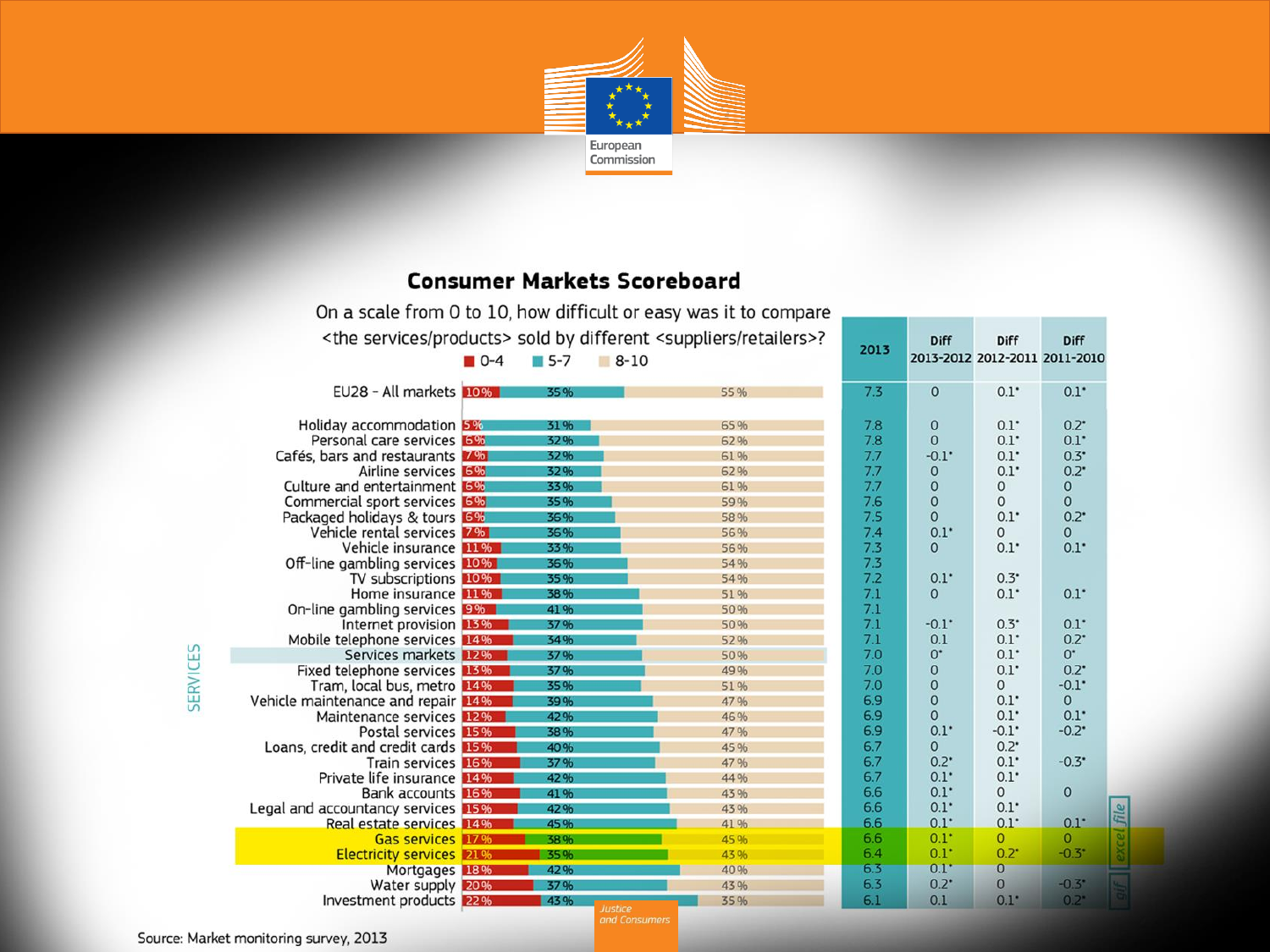

# **Obstacles for Energy Consumers**

- **Lack of information on costs and consumption**
- **Network charge increases in household bills**
- **Insufficient competition and lack of choice**
- **Lack of reward or possibilities to participate and self-generate**

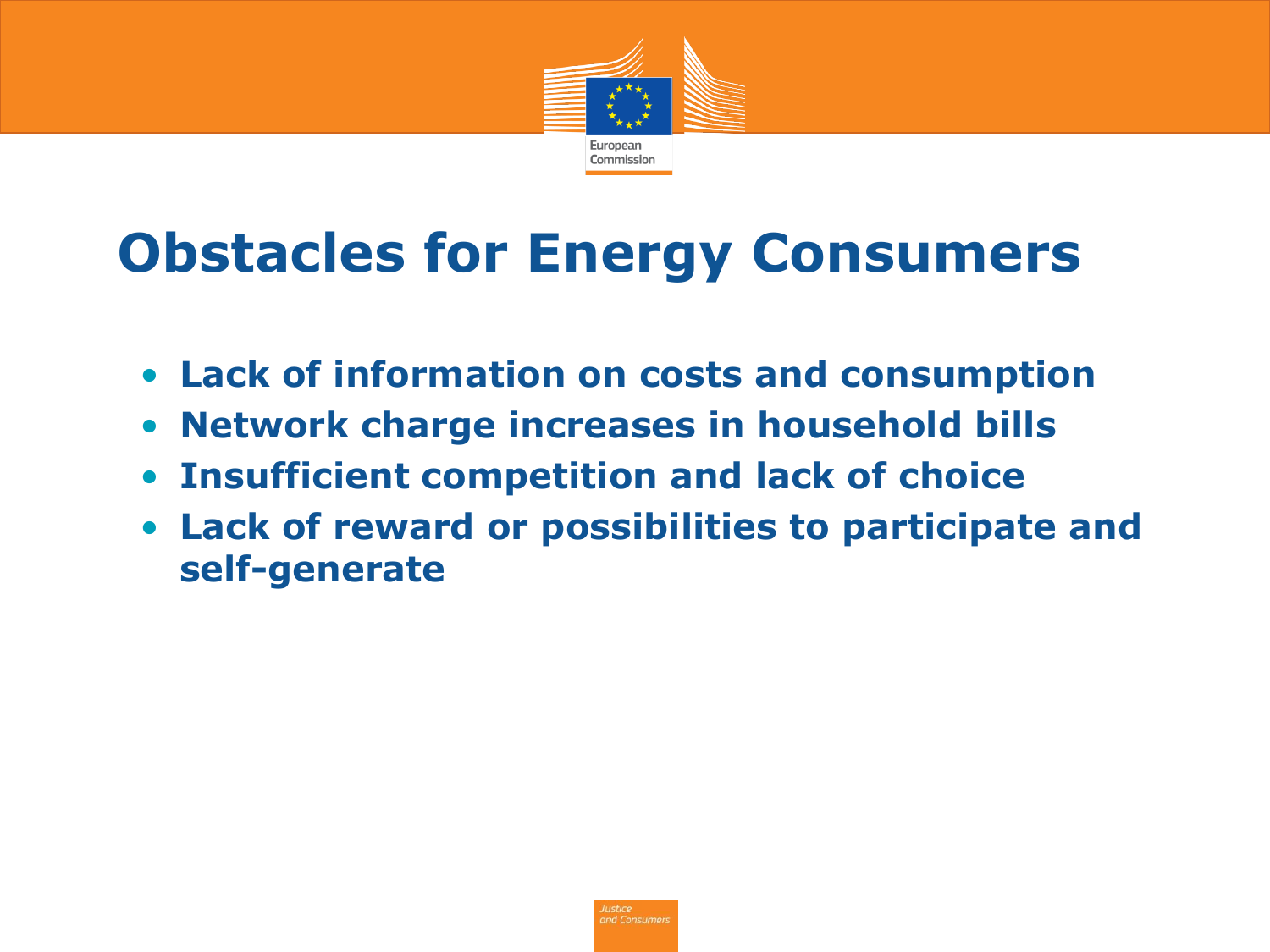

# **Energy Poverty and Vulnerability**

• *Consumer Vulnerability Study Key Findings*

- **Improved data collection for better understanding**
- **Proposes evidence-based approach to vulnerability policy-making**
- **More effective and concrete solutions needed**
- **52% of survey respondents across the EU never compare energy deals**
- **Approximately 20% of Member States use disconnection protection as main policy measure for vulnerable consumers**

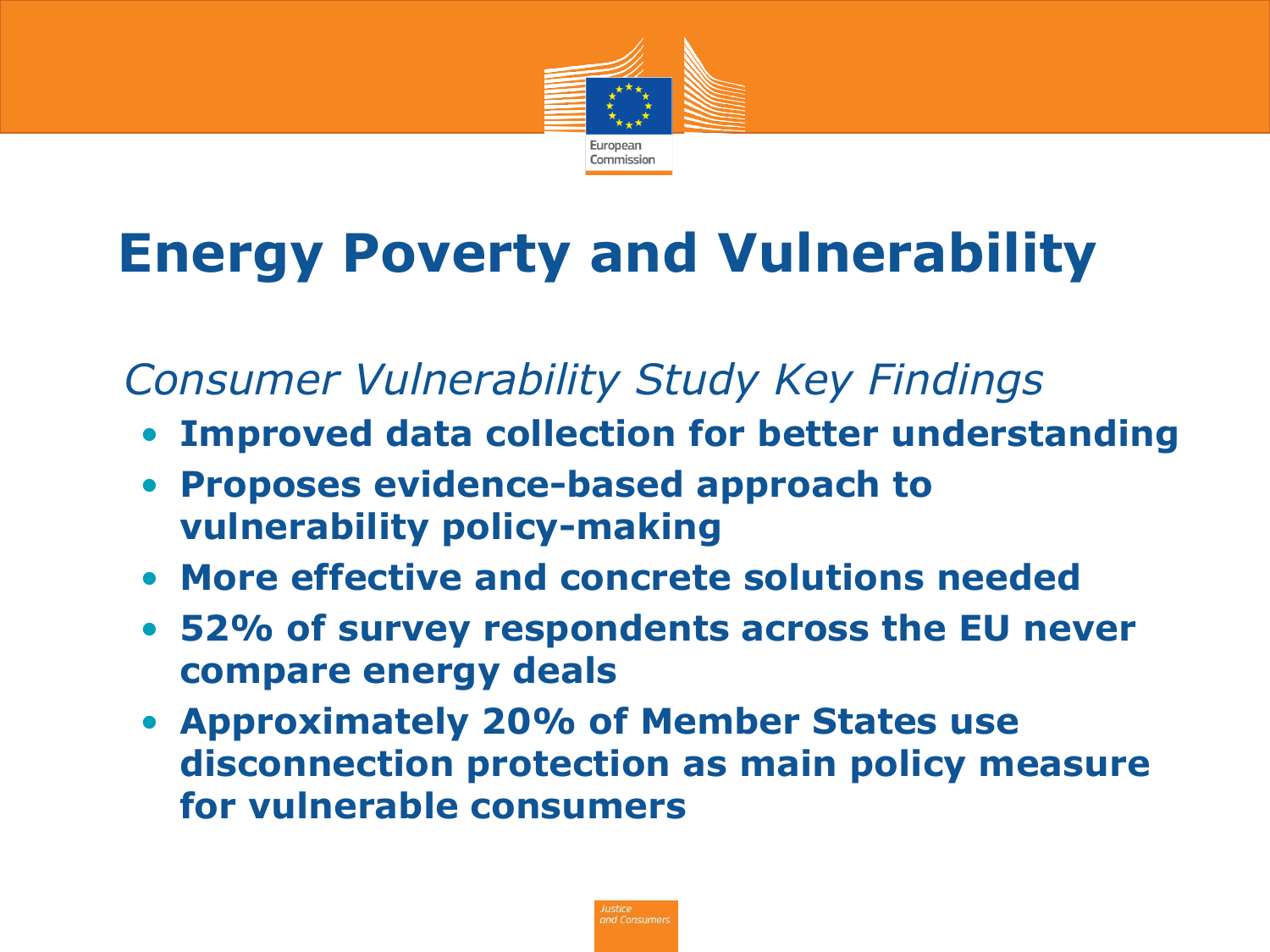

Commission



Justice<br>and Consumers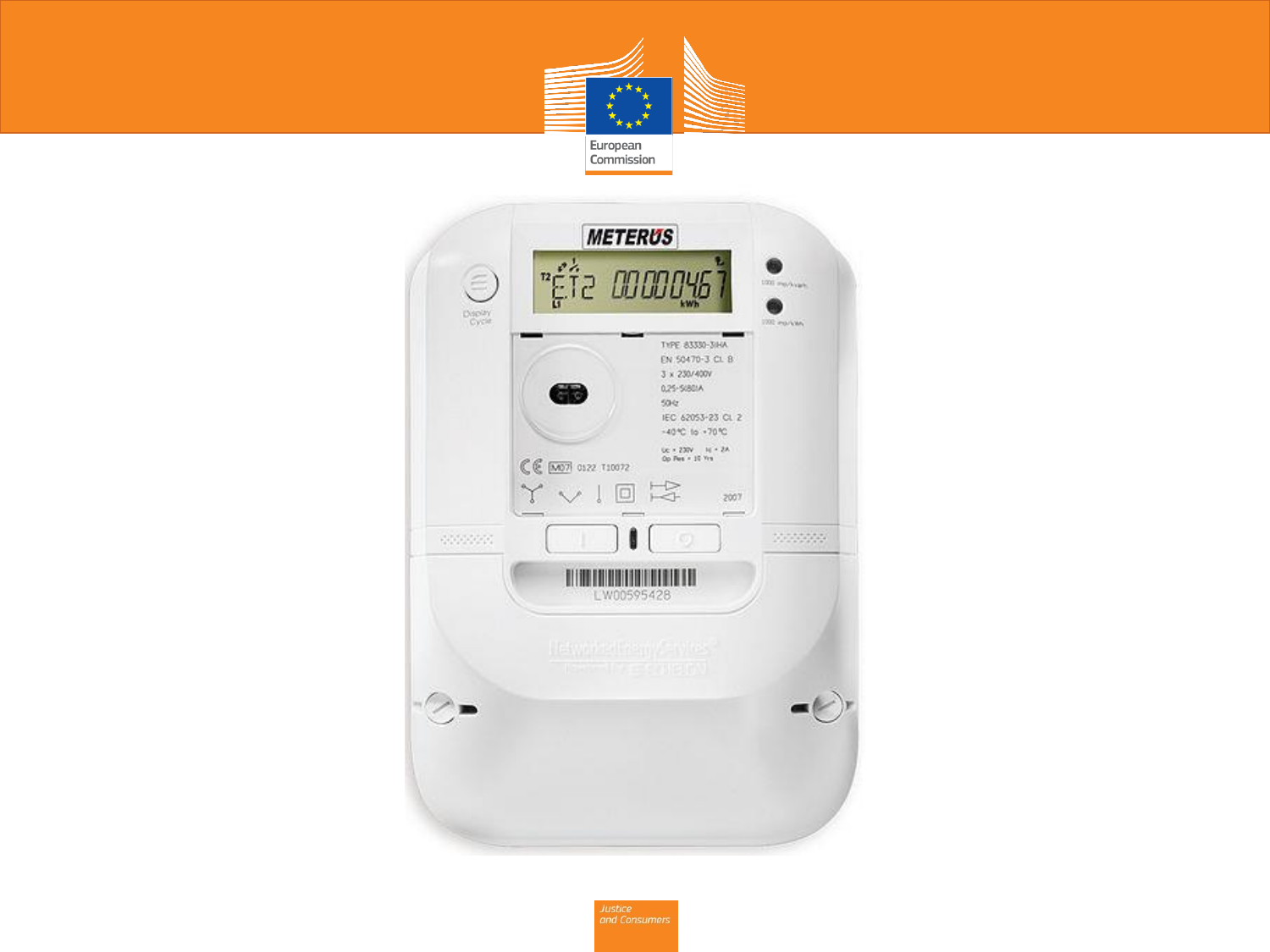

# **Competition and New Market Design**

- **Simplify and consolidate energy consumer rights**
- **Increase competition across markets**
- **Increase consumer understanding of their consumption**
- **Easy comparison and switching of suppliers**

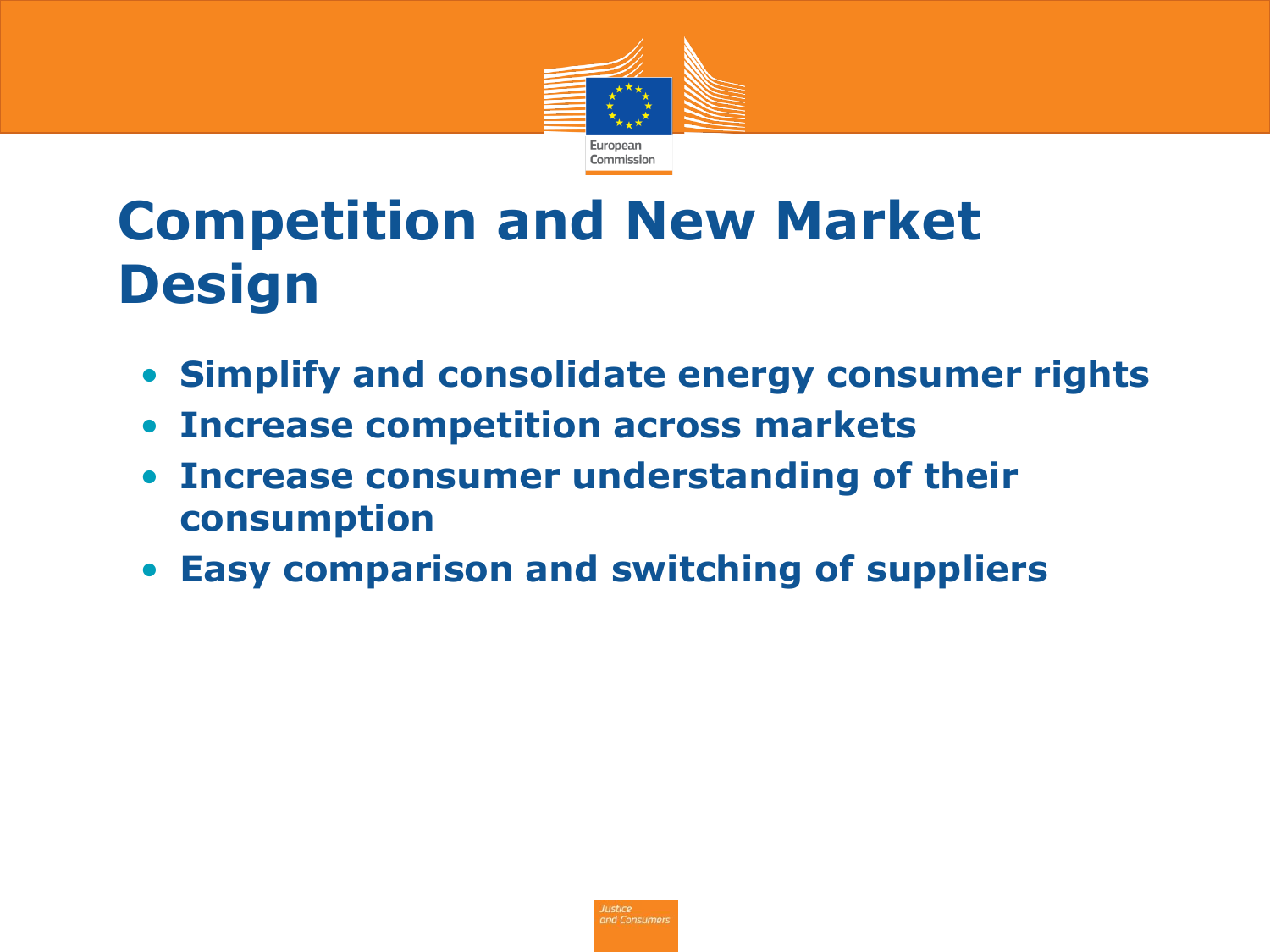

| <b>YOUR Company</b><br>Reference number: 5546459428<br>Date of issue: 20 August 2014                                                                                                                                                                                                 |                                                                          |                                                                       |
|--------------------------------------------------------------------------------------------------------------------------------------------------------------------------------------------------------------------------------------------------------------------------------------|--------------------------------------------------------------------------|-----------------------------------------------------------------------|
| Customer Reference number :<br>3265451                                                                                                                                                                                                                                               | Supply address :<br>15, Yourstreet<br>1250 Yourtown                      | Billing Address :<br>Jane Yourname<br>15, Yourstreet<br>1250 Yourtown |
| YOUR ELECTRICITY CONTRACT INFORMATION                                                                                                                                                                                                                                                |                                                                          |                                                                       |
| Your Supplier                                                                                                                                                                                                                                                                        | YourCompray Ltd.                                                         |                                                                       |
| Contract Period                                                                                                                                                                                                                                                                      |                                                                          | 2 Years, expires on 20 September 2014                                 |
| Your Switching Code (E AN)                                                                                                                                                                                                                                                           |                                                                          | 5146239568574562                                                      |
| Your Tariff                                                                                                                                                                                                                                                                          |                                                                          |                                                                       |
|                                                                                                                                                                                                                                                                                      | Standard Deal (seconder for details)                                     |                                                                       |
| Normal rate 6.26 Eurocent/kWh plus taxes and charges (see overleaffor details)<br><b>Unit Prices</b><br>厄                                                                                                                                                                            |                                                                          |                                                                       |
| Contectus<br>Call our Customersenice 0800 22 65 65<br>Withman YourCompany.cubiling<br>Ched, you account give us melerneading, may payments, get in firmaton, make a complaint<br>Email : yourcompany @services.eu. Postal address: Yourcompany. Ud., 17 Your Avenue , 1950. Yourburn |                                                                          |                                                                       |
| <b>YOUR REGULAR ELECTRICITY BILL</b>                                                                                                                                                                                                                                                 |                                                                          |                                                                       |
| tal Charges for 15 June - 14 August 2014                                                                                                                                                                                                                                             |                                                                          | 6110.32                                                               |
| mount due before this bi                                                                                                                                                                                                                                                             |                                                                          | <b>ED</b>                                                             |
| TOTAL AMOUNT DUE<br>6110.32                                                                                                                                                                                                                                                          |                                                                          |                                                                       |
| 30 July 2009<br>Due by<br><b>PAYMENT METHOD</b>                                                                                                                                                                                                                                      |                                                                          |                                                                       |
|                                                                                                                                                                                                                                                                                      |                                                                          | DRECTOERIT<br>unt will be dibited from your bank account on 30        |
|                                                                                                                                                                                                                                                                                      |                                                                          |                                                                       |
| YOUR TARIFF INFORMATION<br>TARIFF NAME                                                                                                                                                                                                                                               | <b>STANDARDFIX</b>                                                       |                                                                       |
|                                                                                                                                                                                                                                                                                      | General                                                                  |                                                                       |
| <b>Baseunitorice</b>                                                                                                                                                                                                                                                                 | # 26 Ecentium                                                            |                                                                       |
| O THER CHARGE SPER UNIT (EWH)                                                                                                                                                                                                                                                        |                                                                          |                                                                       |
| Strading Charge<br>National levy(the Green Energy Fund)                                                                                                                                                                                                                              | 1.1K centsun<br>· Acentiuh                                               |                                                                       |
| TOTAL UNIT COST MITHOUT VAT                                                                                                                                                                                                                                                          | 12.50 cents time                                                         |                                                                       |
| + VA Tatzens                                                                                                                                                                                                                                                                         | : Jit cent tith                                                          |                                                                       |
| TOTAL UNIT COST Ind. VAT<br>18.201emblillin                                                                                                                                                                                                                                          |                                                                          |                                                                       |
| YOUR CONSUMPTION 15 JUNE-14 AUGUST 2014                                                                                                                                                                                                                                              |                                                                          |                                                                       |
| DATE                                                                                                                                                                                                                                                                                 | <b>GENERAL METER NO 7546</b>                                             | <b>TOTAL</b>                                                          |
| 15 Airw                                                                                                                                                                                                                                                                              | 343006386<br><b>LESTON WWW</b>                                           |                                                                       |
| 14 August                                                                                                                                                                                                                                                                            | 530 MWh                                                                  | 530Wh                                                                 |
| Yourconsumption<br>15 June - 14 August 2014                                                                                                                                                                                                                                          |                                                                          |                                                                       |
| <b>DETAILS OF YOUR CHARGES 15 June -</b>                                                                                                                                                                                                                                             | <b>14 August 2014</b><br>(HAND ZTBAL<br>TOTAL COSTS REE LEGT WIRKING WIT | AMOUNT (C)                                                            |
|                                                                                                                                                                                                                                                                                      | <b>ETCHWN</b><br><b>IT SECONDARY</b>                                     | 45-4 260                                                              |
|                                                                                                                                                                                                                                                                                      |                                                                          |                                                                       |
| a vat<br>VATATION<br>618.57                                                                                                                                                                                                                                                          |                                                                          | 691.64                                                                |
| Changes Inct. VAT<br>E110.32                                                                                                                                                                                                                                                         |                                                                          |                                                                       |
|                                                                                                                                                                                                                                                                                      |                                                                          |                                                                       |
| <b>How to save energy?</b><br><b>Our Fuel Mix</b><br>www.anycompanyu.eu/greentips<br>08002245550<br><b>SOO Cof our a</b><br><b>Mod Evan</b>                                                                                                                                          |                                                                          |                                                                       |
|                                                                                                                                                                                                                                                                                      |                                                                          |                                                                       |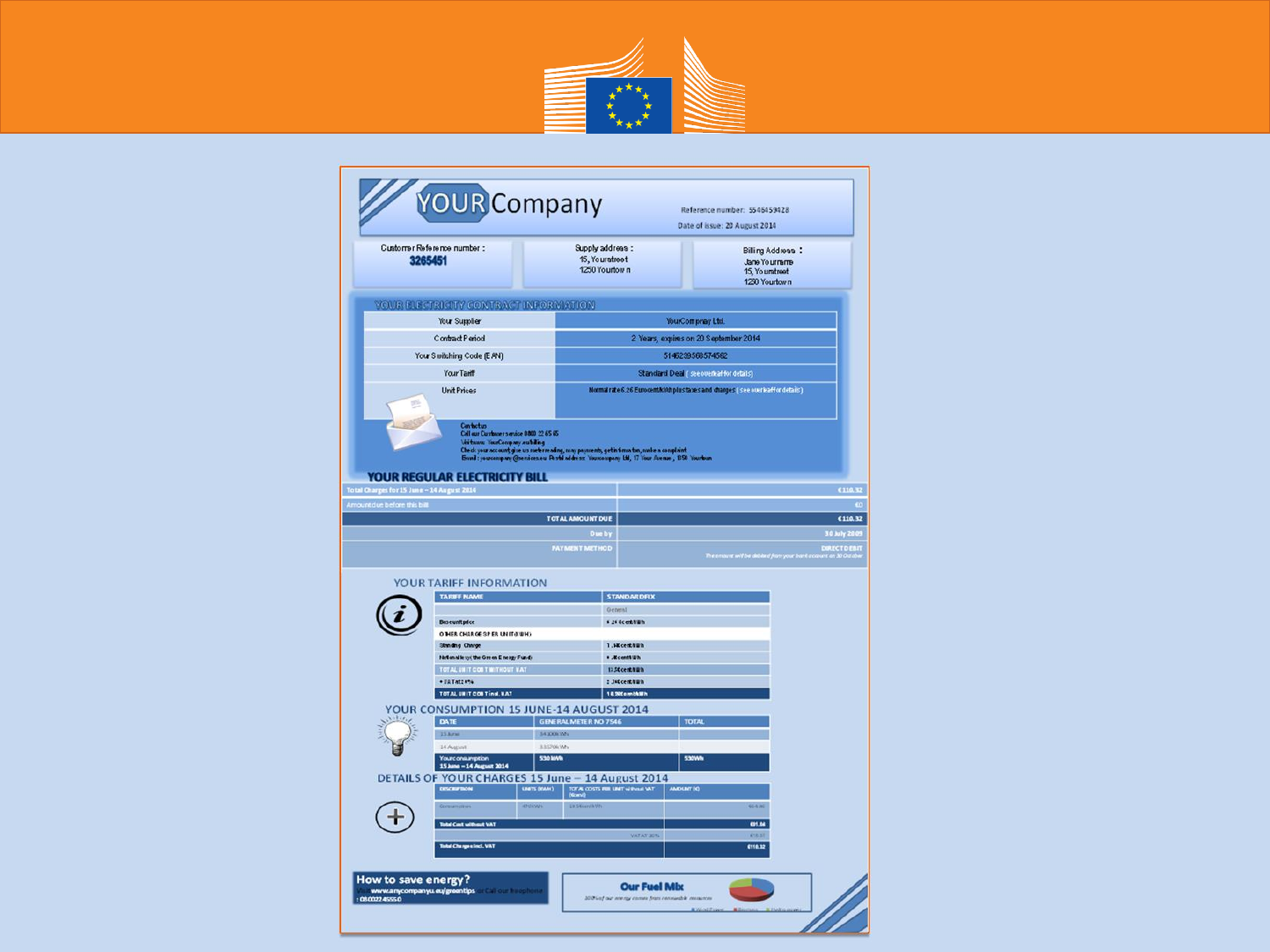

## **Data Management and Protection**

• **Protection of personal data**

December agreement on EU data protection reform

- **Data protection rules for digital age**
- **Data Protection Impact Assessment Template for smart grids**

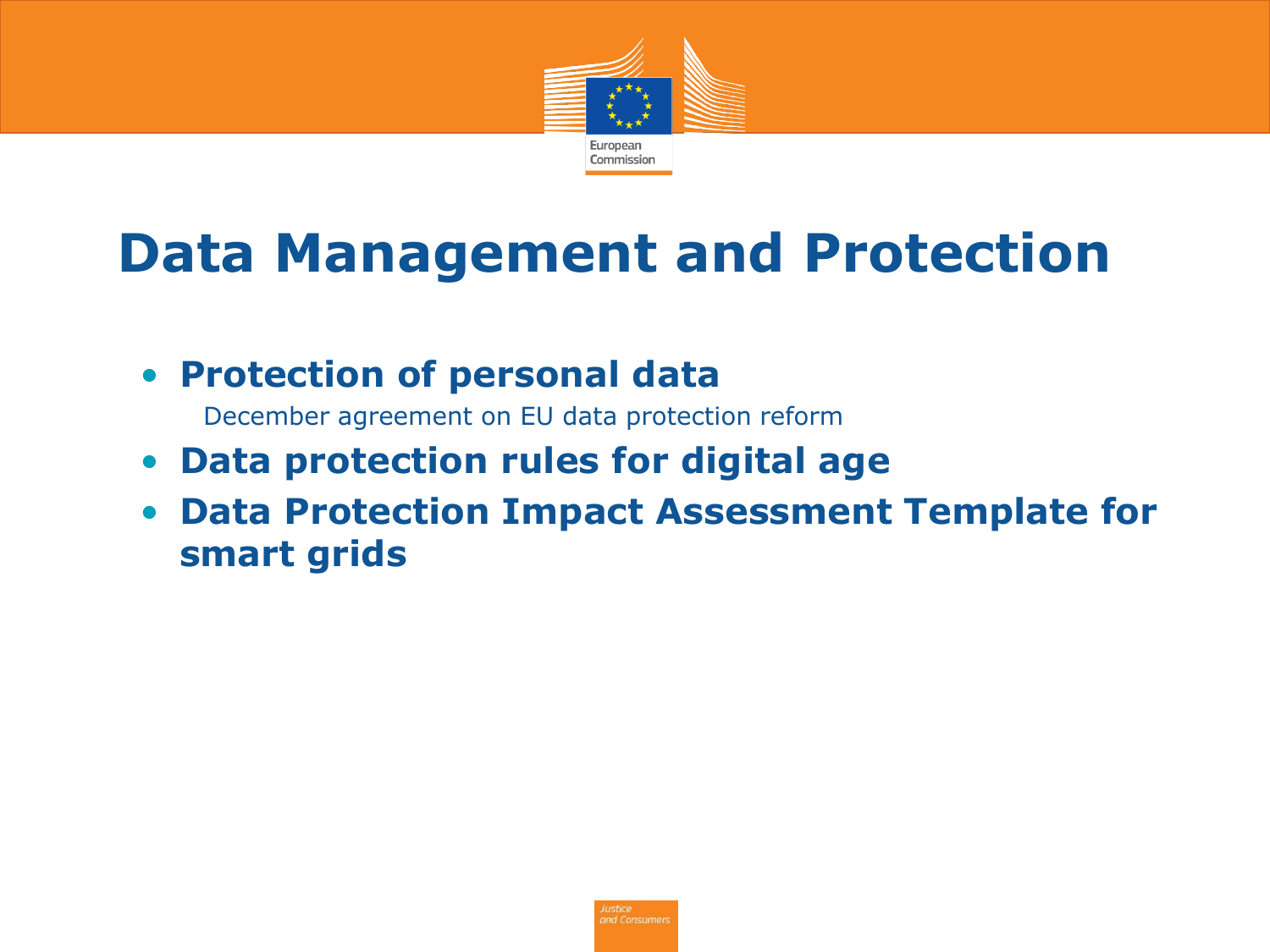

### **Prosumers and Self-generation**

- **Solid rules for prosumers**
- **Encourage active consumers through lower bills**
- **Prosumers contribute to fuel mix**
- **Help to reduce CO<sup>2</sup> emissions and reach renewables targets**